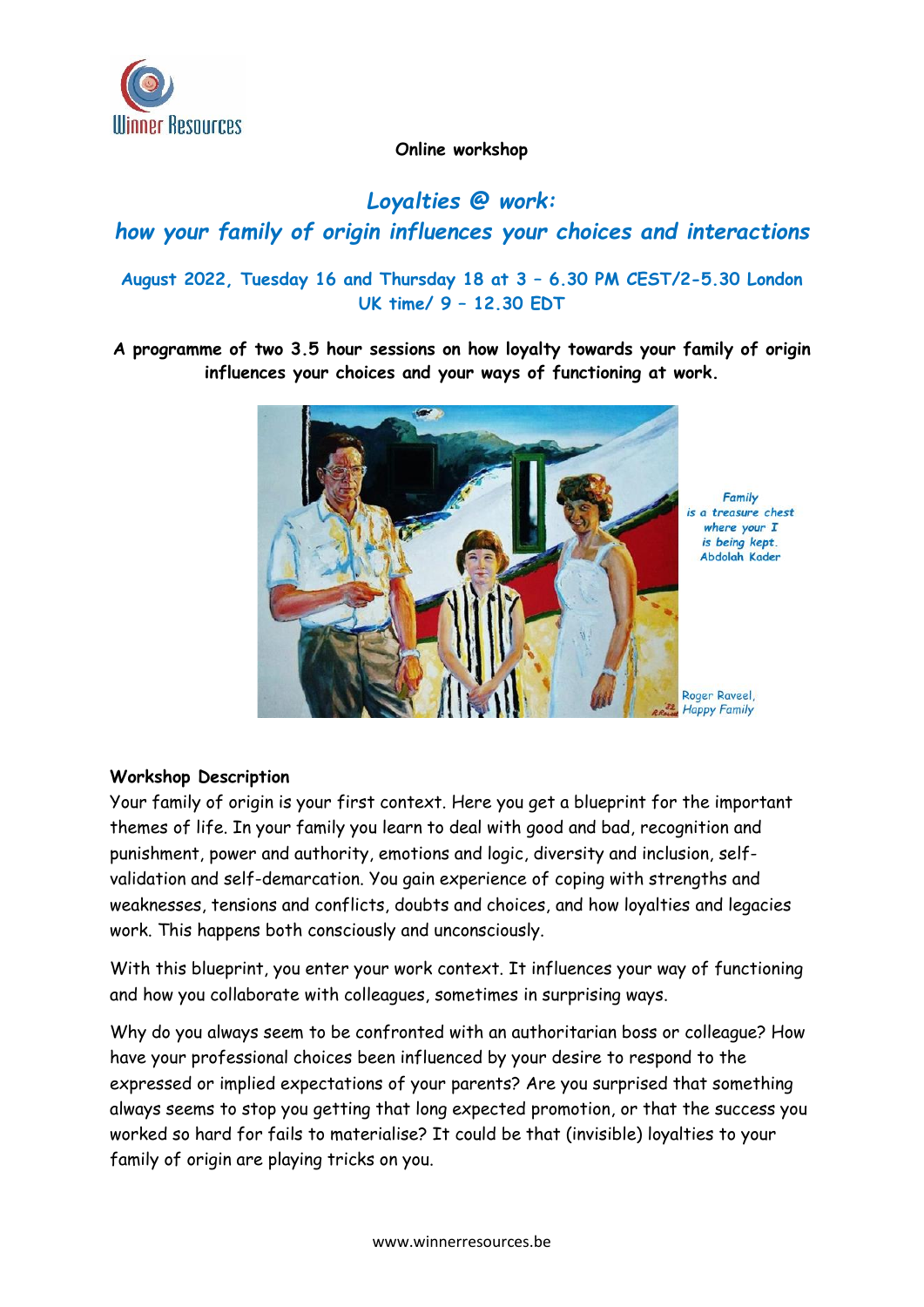

In these two workshops you will discover these underlying processes and patterns. I will share the impact of several systemic themes: visible and invisible loyalties, legacies, self-validation … and their influence on how you communicate and interact at work.

#### **Benefits**

**The programme will support you to make conscious choices and deal with professional challenges in a more constructive way.** It will increase your effectiveness. Living in greater alignment with your essence and at the same time staying loyal to your family will create inner peace. It will give more meaning to your life. The insights will also support your work with clients who are dealing with this topic.

**This programme is open to all coaches/mentors/supervisors interested in exploring and the topic of loyalty and its influences on life.** It will help you become:

- More aware of how loyalty is present in your life at both conscious and unconscious levels
- More receptive to messages, signals and information all around, both seen and unseen, spoken and unspoken
- More creative and innovative in turning hidden loyalty into liberating loyalty
- More resilient in the face of challenges and disappointment
- More competent to accompany clients in exploring this topic.

Join **Thea Bombeek** for this interactive and experiential development programme. Come prepared to explore, reflect and learn from approaches that can help you and those you serve break through old patterns and transform ways of living and working.



www.winnerresources.be